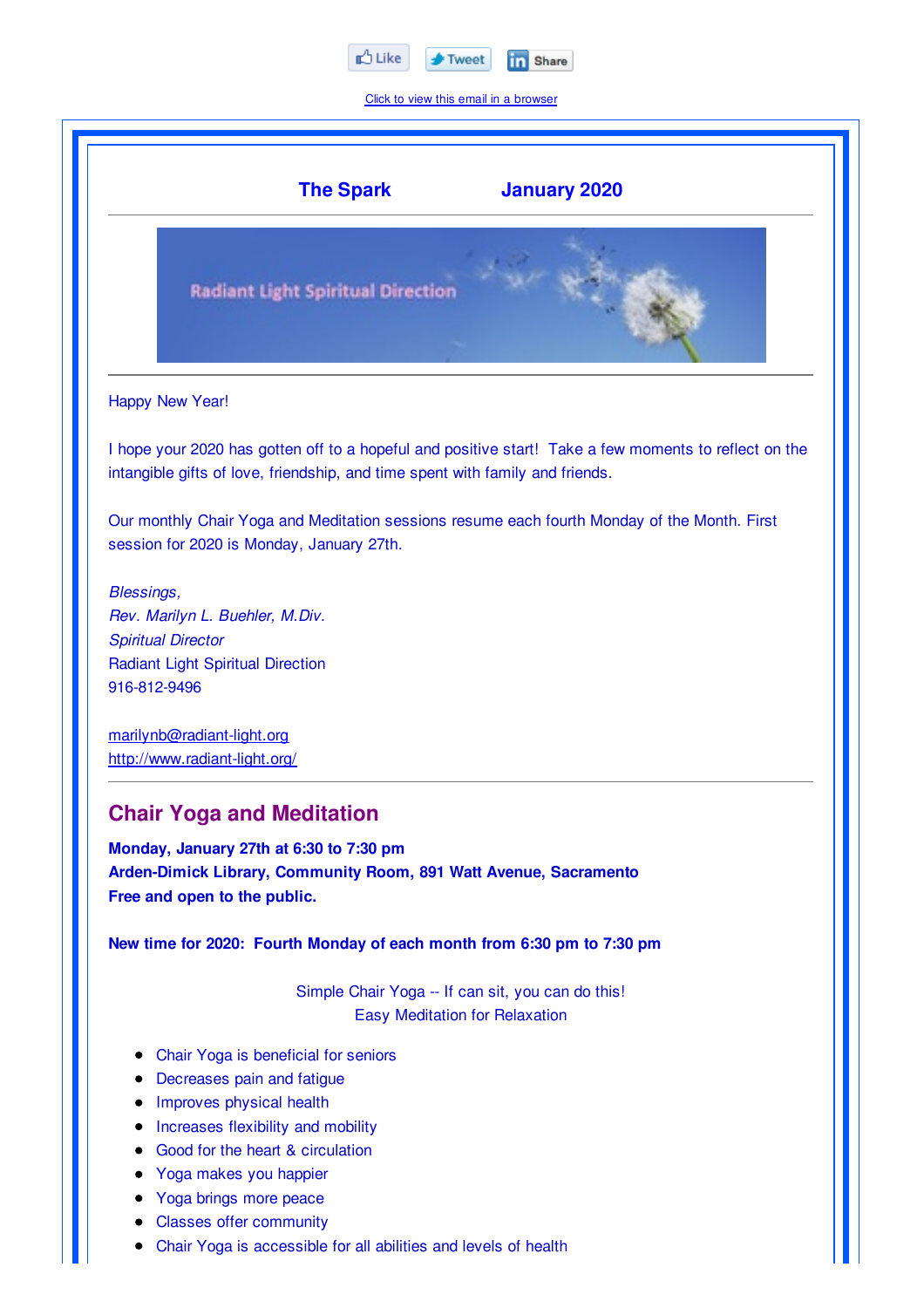## **Reconciliation of Opposites**

*Clearing the Shadow and Transcending Duality* **Saturday, February 22nd, 2020 at 9:30 to 12:30 Incarnation Monastery***,* **1369 La Loma Avenue, Berkeley, CA** *\$20*

Do you sometimes feel stuck, or find yourself in the same situation over and over again? This workshop presents practical and liberating techniques to uncover and release the unconscious emotions and beliefs that may draw these situations to you.

As these states of mind come to light and are released, you will naturally find peace and balance. Learn to gently free yourself, and find balance through simple, powerful, and fast exercises for creating balance and harmony.

In a world torn apart by polarization, the course offers hope for a way of unity amidst diversity.

This class is based on The Marriage of Spirit: Enlightened Living in Today's World by Leslie Temple-Thurston.

http://radiant-light.org/calendar/reconcilliation-of-opposites/

## **Ponder This**

Courage is what it takes to stand up and speak. Courage is also what it takes to sit down and listen. – Winston Churchill

People don't listen to understand. They listen to reply. The collective monologue is everyone talking and no one listening. – Stephen Covey

Everyone is God speaking. Why not be polite and listen to Him? – Hafiz

## **Earth Wellness Corner**

**Silicon Food Storage Bags:** Recently, I learned about an alternative to plastic food storage bags! Look for re-usable and washable food-grade Silicone storage bags on-line or natural foods stores. No more used baggies in the trash. Find what might work for your kitchen.

**Spend Time in Nature:** With the increase use of technology, we can too easily spend hours looking at a cell phone or computer screen. When we spend time in Nature and commune with the birds, flowers, trees, and the earth and sky, we can establish a loving relationship with Nature. It seems when we culture this relationship, we will spontaneously make choices to heal the Earth.

## **Spiritual Direction at the Bread of Life Center**

I am a member of the Spiritual Director team at the Bread of Life Center on Fulton near Hurley.

The first spiritual direction session is always free of charge--this provides an opportunity for you to inquire and learn more how spiritual direction may be of value for you. Contact me if you are